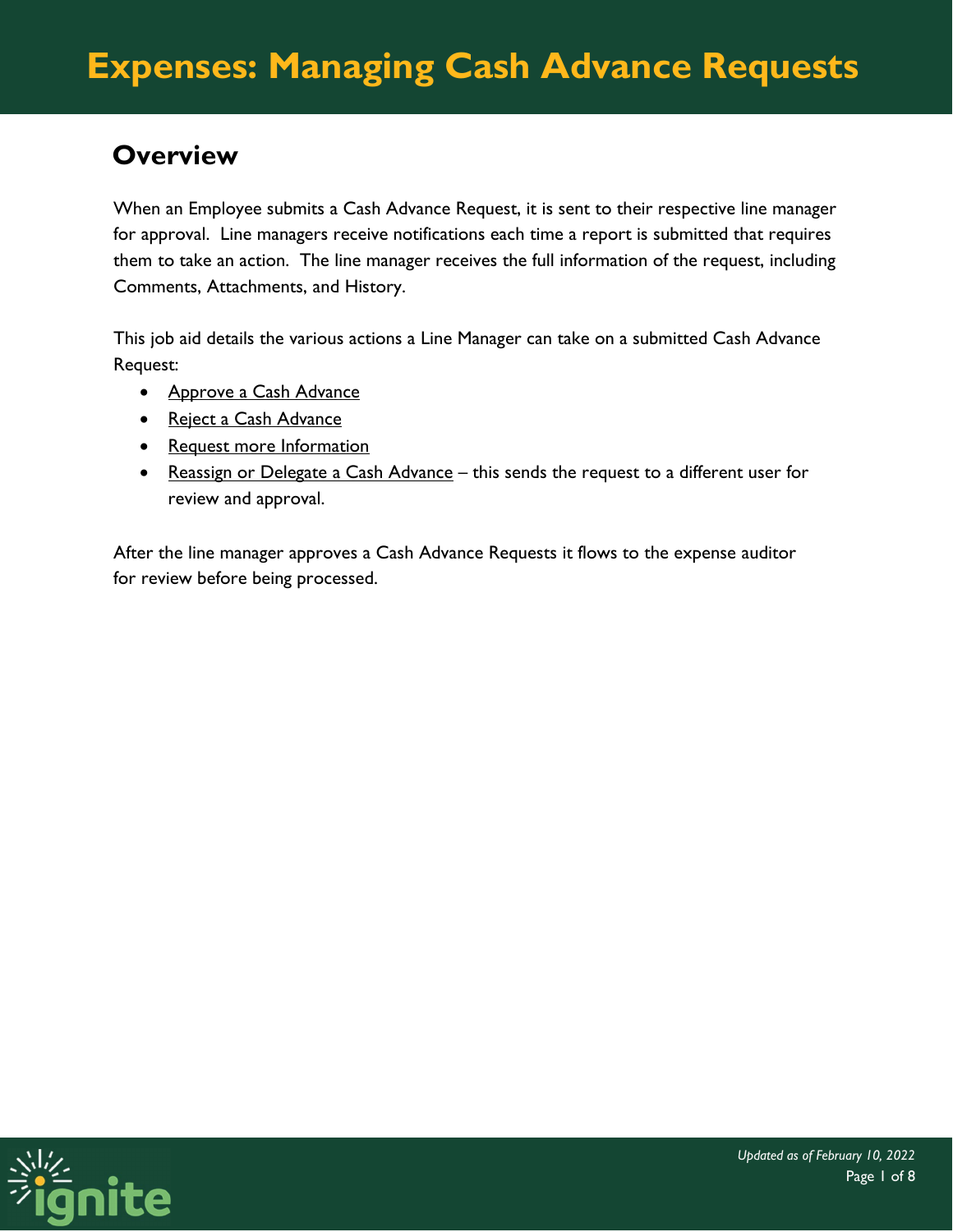# **Expenses: Managing Cash Advance Requests**

### **1. Opening a Submitted Cash Advance Request**

1. To view submitted **Cash Advance Requests**, click on the **Notifications Bell** in the top right corner of the screen.

| $\frac{1}{2}$ ignite SIT<br>$\equiv$ $\frac{1}{2}$ | ħ                                |            |                        |  |  |  |
|----------------------------------------------------|----------------------------------|------------|------------------------|--|--|--|
|                                                    | Good afternoon, Testuser_PO_s51! |            |                        |  |  |  |
| Me<br>Sales<br>Service<br><b>Help Desk</b>         | Procurement                      | Tools      | Others                 |  |  |  |
| <b>QUICK ACTIONS</b>                               | <b>APPS</b>                      |            |                        |  |  |  |
| လို<br>Personal Details                            | 볾                                |            | 罔                      |  |  |  |
| ⊕<br><b>Document Records</b>                       | Directory                        | Onboarding | <b>Checklist Tasks</b> |  |  |  |
| ER<br>Identification Info                          |                                  |            |                        |  |  |  |
| ⊠<br>Contact Info                                  | ПUU                              |            | ሰራ                     |  |  |  |

2. Select the **Cash Advance Request** you wish to manage by clicking on the link from the displayed list. If it is not showing in the most recent notifications, select **Show All** to view all the notifications available to you and select the link from there.



3. A **pop-up window** will open containing the selected **Cash Advance Request.**

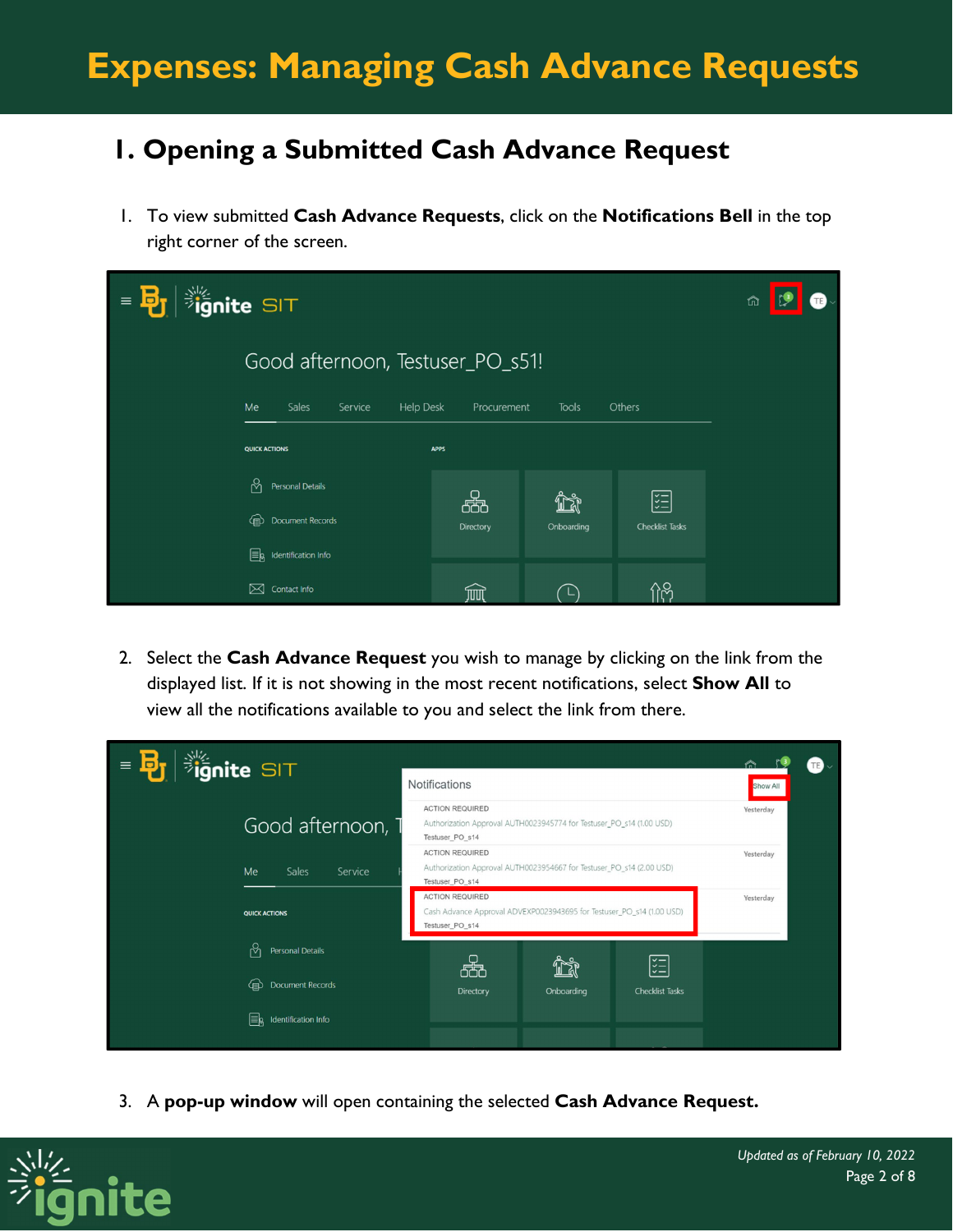### **2. Reviewing a Cash Advance Request**

1. When your selected **Cash Advance Request** opens up, review the information displayed on the page. The page displays the amount the advance is for the reason for the cash advance, and the date the trip will begin.

| Cash Advance Approval ADV000249238039 for<br>Actions $\blacktriangledown$<br>Reject<br><b>Approve</b> |
|-------------------------------------------------------------------------------------------------------|
| Cash Advance Approval                                                                                 |
| 1,000.00 USD                                                                                          |
|                                                                                                       |
| ADV000249238039 submitted on 02/10/2022                                                               |
| Cash advance request for Team Travel (TEST)                                                           |
| Trip starts 02/11/2022                                                                                |
| <b>Company Policies</b><br>Maximum number of cash advances 1                                          |
| Maximum cash advances 20,000.00 USD                                                                   |
|                                                                                                       |

1. Click the **Approve** button in the top right corner to approve the request.



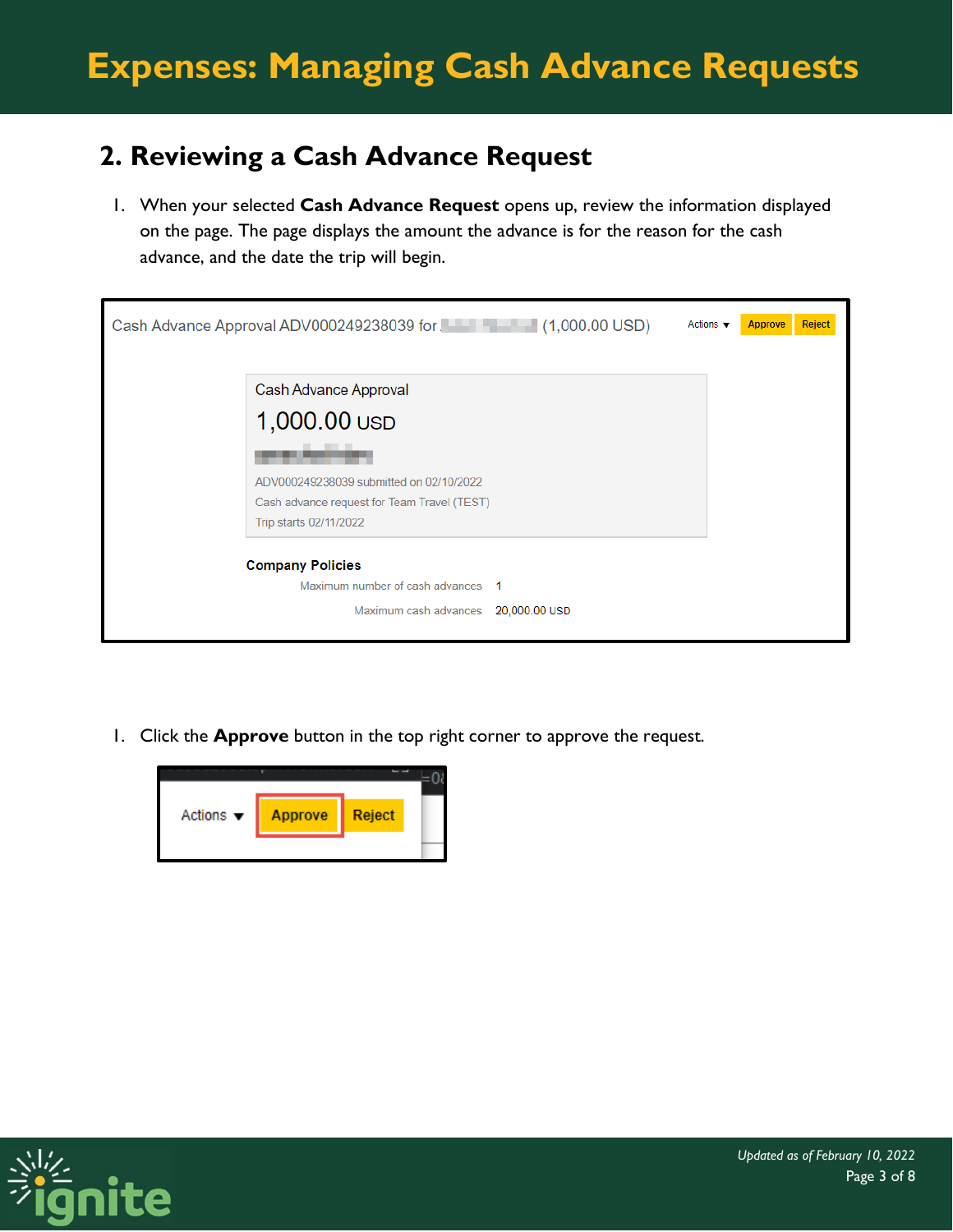## **4. Reject a Cash Advance Request**

1. Click the **Reject** button in the top right corner to reject the request.



2. A box will pop up requiring a comment for the rejection reason. This comment will be seen by the cash advance requester. Enter a comment and click **Submit**.

| Reject  | Submit | Cancel |
|---------|--------|--------|
| Comment |        |        |

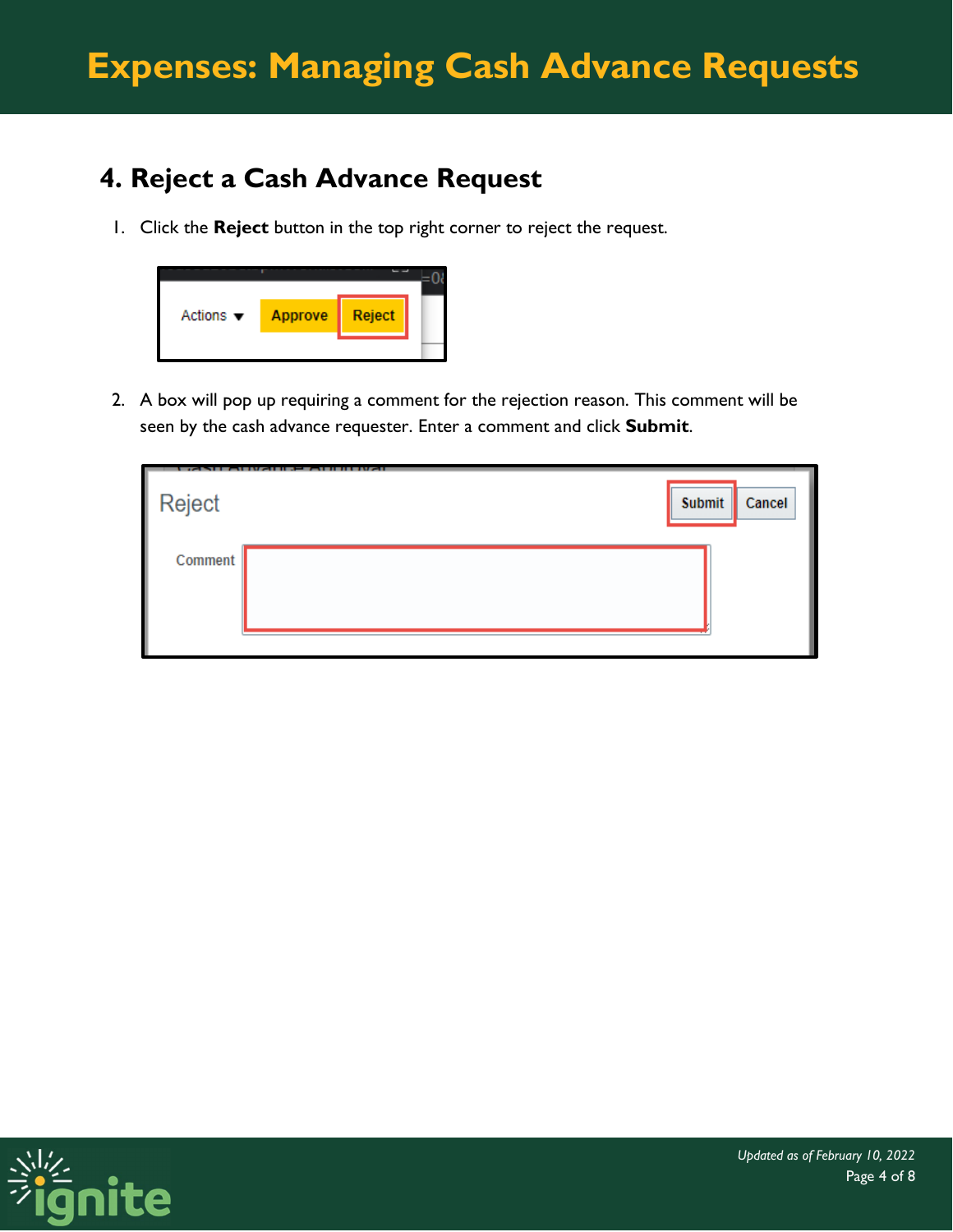## **5. Request More Information from the Cash Advance Requestor.**

If you wish to request information about the cash advance using the in-system workflow without returning the task for modifications, you can request more information.

**Note**, that if request information is used, the approval task is still with the line manager, and the requester can only enter a comment and submit their reply. They cannot modify the report.

**If changes need to be made to the cash advance, the advance should be rejected so the requester can modify and resubmit.**

1. Click the **Actions** drop down in the top right corner and select **Request More Information**.



2. Choose whether you want the information to come from the **requester**, or a different user by entering a name. Enter your **Information Request** in the **Comments Text Box**.

| <b>Request Information</b>    |                      | <b>Submit</b><br>Cancel |  |  |
|-------------------------------|----------------------|-------------------------|--|--|
| $\pmb{\ast}$<br>Name          | ▼                    |                         |  |  |
| ×<br>Comment                  |                      |                         |  |  |
|                               |                      |                         |  |  |
| Return Options (a) Back to me |                      |                         |  |  |
|                               | Follow approval flow |                         |  |  |
|                               |                      |                         |  |  |

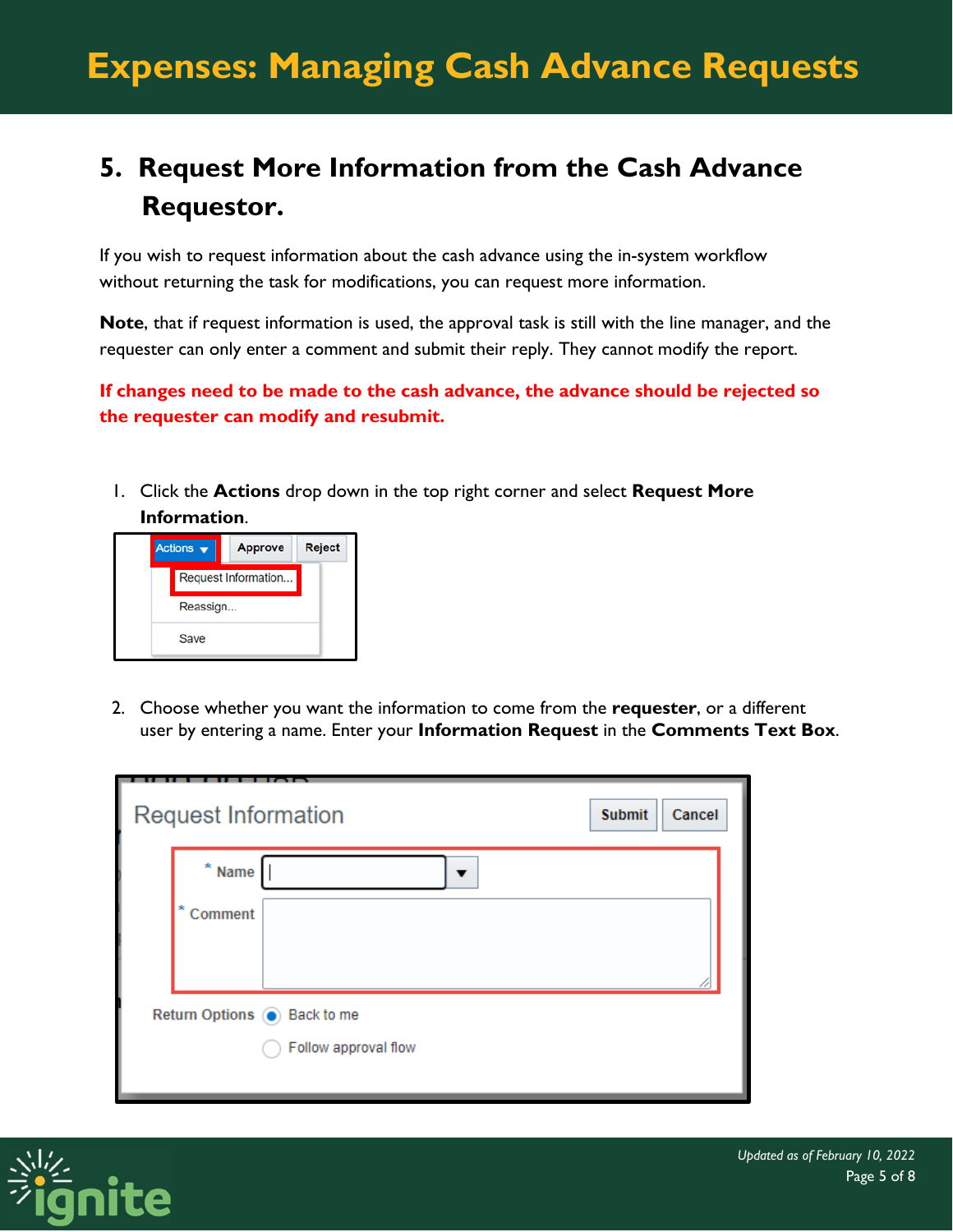## **Expenses: Managing Cash Advance Requests**

3. Choose whether you want the response to route directly back to you, or if you would like to require subsequent participants to retake action (only applies if task was routed to multiple approvers). Then click **Submit** to send the request for more information.

| <b>Request Information</b>          | <b>Submit</b><br>Cancel |
|-------------------------------------|-------------------------|
| $*$ Name<br>$\overline{\mathbf{v}}$ |                         |
| ×<br>Comment                        |                         |
|                                     |                         |
| Return Options (c) Back to me       |                         |
| Follow approval flow                |                         |

4. The information request must be acted on by the person it was routed to before the task can be approved and move forward. If the request is not acted on, the original requester can withdraw the cash advance and resubmit to restart workflow.

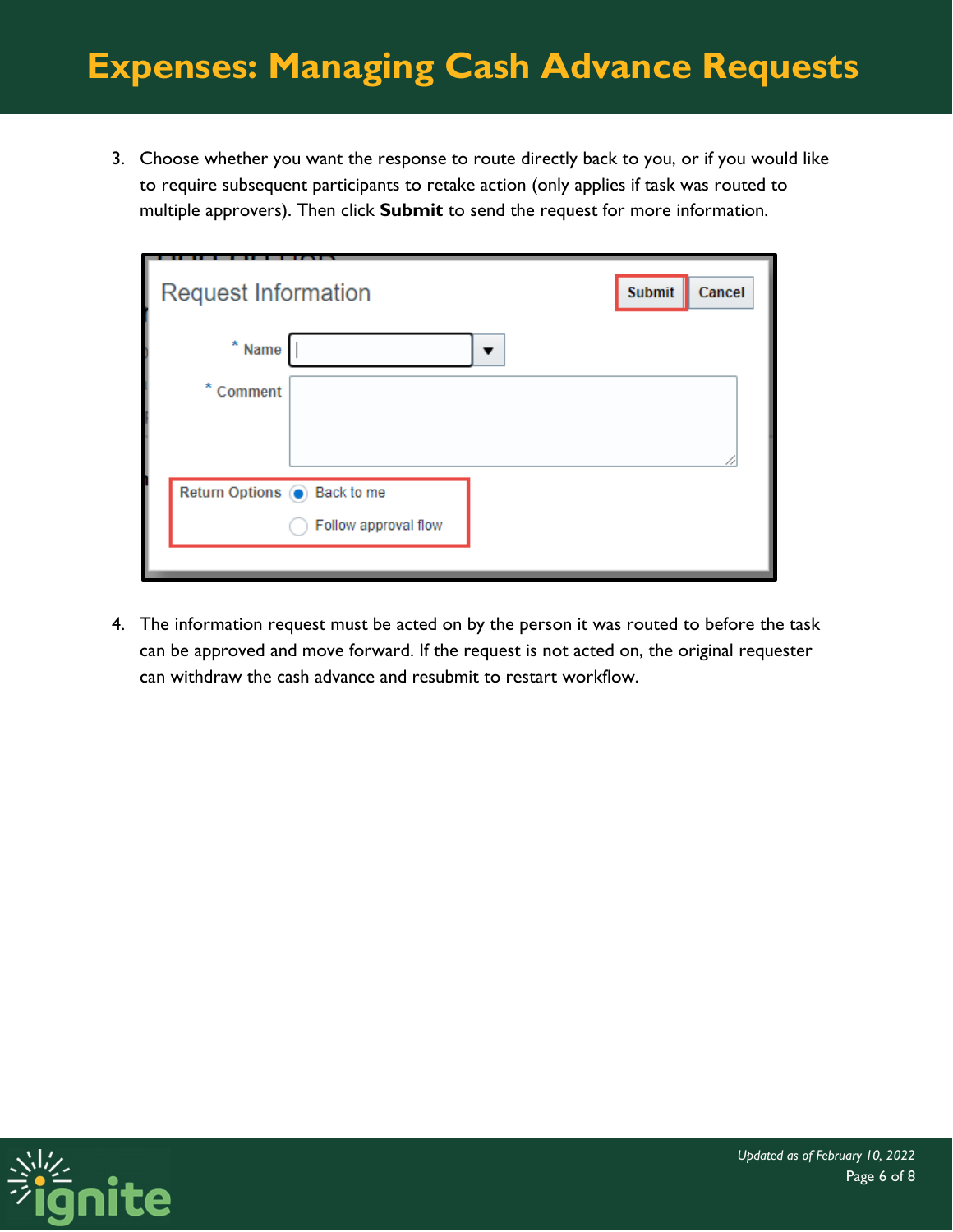### **6. Reassign/Delegate the Cash Advance Request**

- 1. Click the **Actions** drop down in the top right corner and select either
	- **Delegate** (allows specified user to act on your behalf with your approval authority)
	- **Reassign** (transfer task to another user that has their own approval authority).

**Note**, generally delegating the task is preferable since that ensures the individual will be able to take action if they do not have the appropriate system privileges. By delegating the task, you are giving the individual authority to act on your behalf for the task.



2. When the Delegate/Reassign box opens, you must enter the name of the individual to send the task to.

You can type directly into the box to search, then click the name when it appears below to select or click **More** to open an advanced search.

| Delegate     | <b>Submit</b><br>Cancel                      |
|--------------|----------------------------------------------|
|              | * Name Adam Me<br>▼                          |
| s<br>Comment | Adam Mechell 1872943 Adam_Mechell@baylor.dev |
|              | More                                         |
|              |                                              |
|              | 20,000,00 Hen<br>Maximum cash advances       |